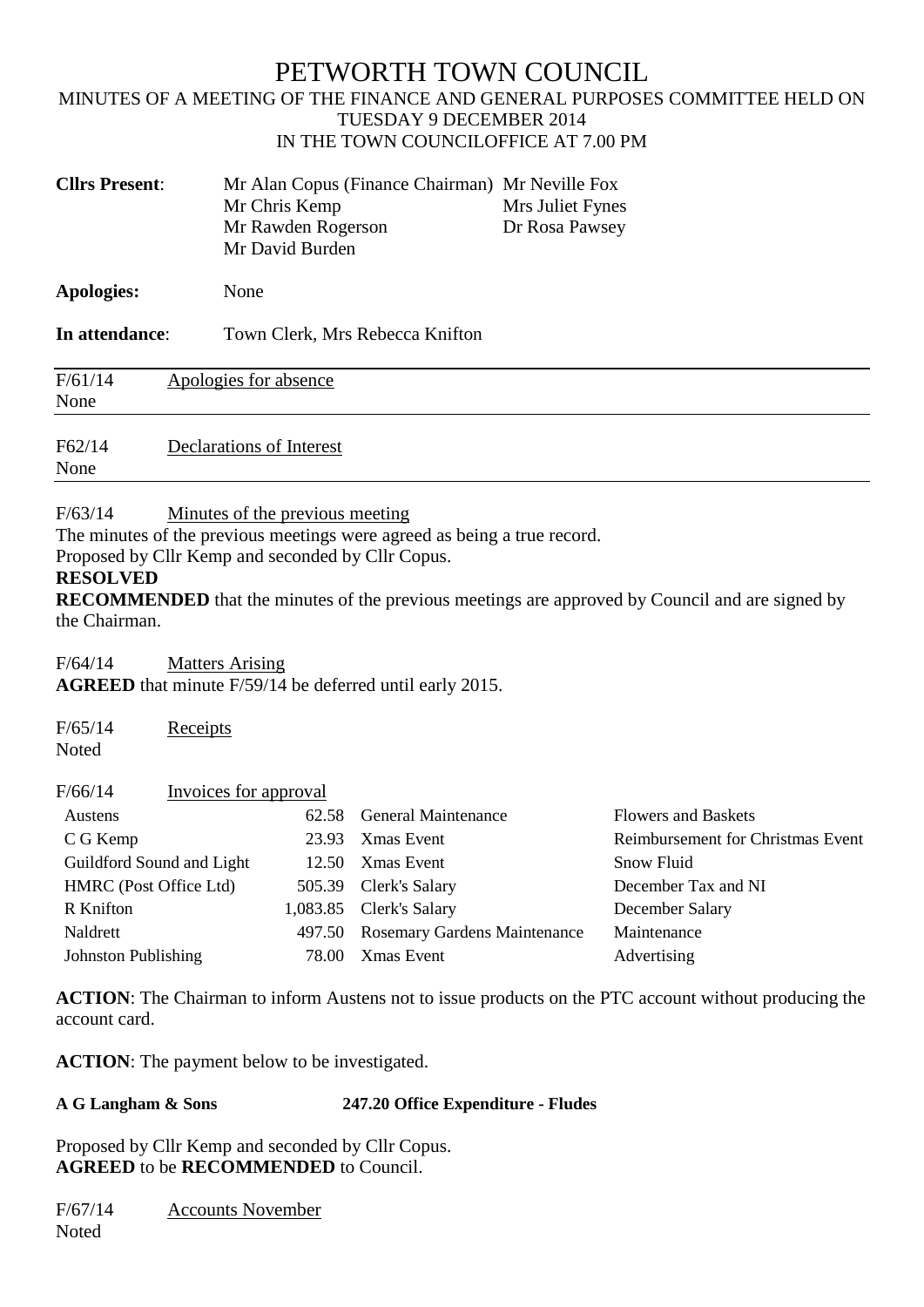## F/68/14 Draft Budget

The following amended draft budget was discussed and was agreed in principal. To put forward to Council on the 11<sup>th</sup> of December 2014.

Proposed by Cllr Kemp and seconded by Cllr Pawsey. **AGREED**

| <b>EXPENDITURE</b> |                                 | 2014/5        | <b>Total to</b> | <b>Full</b><br>year | 2015/6 |
|--------------------|---------------------------------|---------------|-----------------|---------------------|--------|
|                    |                                 | <b>Budget</b> | 30 Nov          | forecast            | budget |
| Open               | Rosemary Gdns/Hampers Com       |               |                 |                     |        |
| <b>Spaces</b>      | Contract                        | 5,970         | 2,985           | 5,976               | 6,000  |
|                    |                                 |               |                 |                     |        |
|                    | Rosemary Gardens Maintenance    | 1,500         | 1,093           | 1,200               | 1,500  |
|                    | Hampers Common Maintenance      | 1,200         | 45              | 200                 | 1,200  |
|                    | Hampers Common Lease            | 300           | 0               | 300                 | 300    |
|                    | Xmas Event - General            | 2,000         | 201             | 2,000               | 1,500  |
|                    | Xmax Event - Lighting           | 0             | 0               | 0                   | 1,000  |
|                    | Hanging Baskets - Maintenance   | 1,500         | 1,800           | 2,100               | 1,000  |
|                    | Hanging Baskets - Watering      | 0             | 0               | 0                   | 1,500  |
|                    | <b>Planters</b>                 | 100           | 41              | 41                  | 100    |
|                    | <b>General Maintenance</b>      | 750           | 528             | 750                 | 2,500  |
|                    |                                 | 13,320        | 6,693           | 12,567              | 16,600 |
|                    |                                 |               |                 |                     |        |
| <b>Admin</b>       | Office Rent & Service Charges   | 6,700         | 2,713           | 5,062               | 6,700  |
|                    | <b>Clerk's Salary</b>           | 10,000        | 9,498           | 15,855              | 20,000 |
|                    | <b>Additional Clerk's hours</b> |               |                 |                     | 5,000  |
|                    | <b>Assistant Clerk's Salary</b> | 3,600         | 2,360           | 2,360               | 0      |
|                    | Insurance<br>SALC/SLCC          | 1,800         | 1,964           | 1,964               | 3,500  |
|                    | Subscriptions/Contracts         | 950           | 841             | 900                 | 1,100  |
|                    | <b>Audit Fee</b>                | 600           | 1,428           | 1,700               | 1,000  |
|                    | Office Expenditure              | 500           | 1,121           | 1,400               | 1,000  |
|                    | Expenses/Postage                | 400           | 52              | 100                 | 400    |
|                    | Photocopier                     | 200           | 63              | 100                 | 0      |
|                    | Telephone                       | 350           | 324             | 420                 | 500    |
|                    | Office Water                    | 150           | 104             | 150                 | 150    |
|                    |                                 | 25,250        | 20,468          | 30,011              | 39,350 |
|                    |                                 |               |                 |                     |        |
| <b>Misc</b>        | <b>Grants Awarded</b>           | 4,000         | 2,384           | 2,384               | 4,000  |
|                    | <b>CCTV</b>                     | 5,000         | 0               | 5,000               | 5,000  |
|                    | <b>Street Lighting</b>          | 1,750         | 1,453           | 1,750               | 2,400  |
|                    | Neighbourhood Planning          | 2,000         | 0               |                     | 20,000 |
|                    | <b>Farmer's Market</b>          | 500           | 0               |                     | 0      |
|                    | Web Site                        | 300           | $\pmb{0}$       | 45                  | 300    |
|                    | Church clock                    | 3,500         | 976             | 1,236               | 200    |
|                    | <b>Local Election</b>           |               |                 |                     | 2,000  |
|                    | Loan repayment                  |               |                 |                     | 6,000  |
|                    | Skate park                      |               |                 |                     | 10,000 |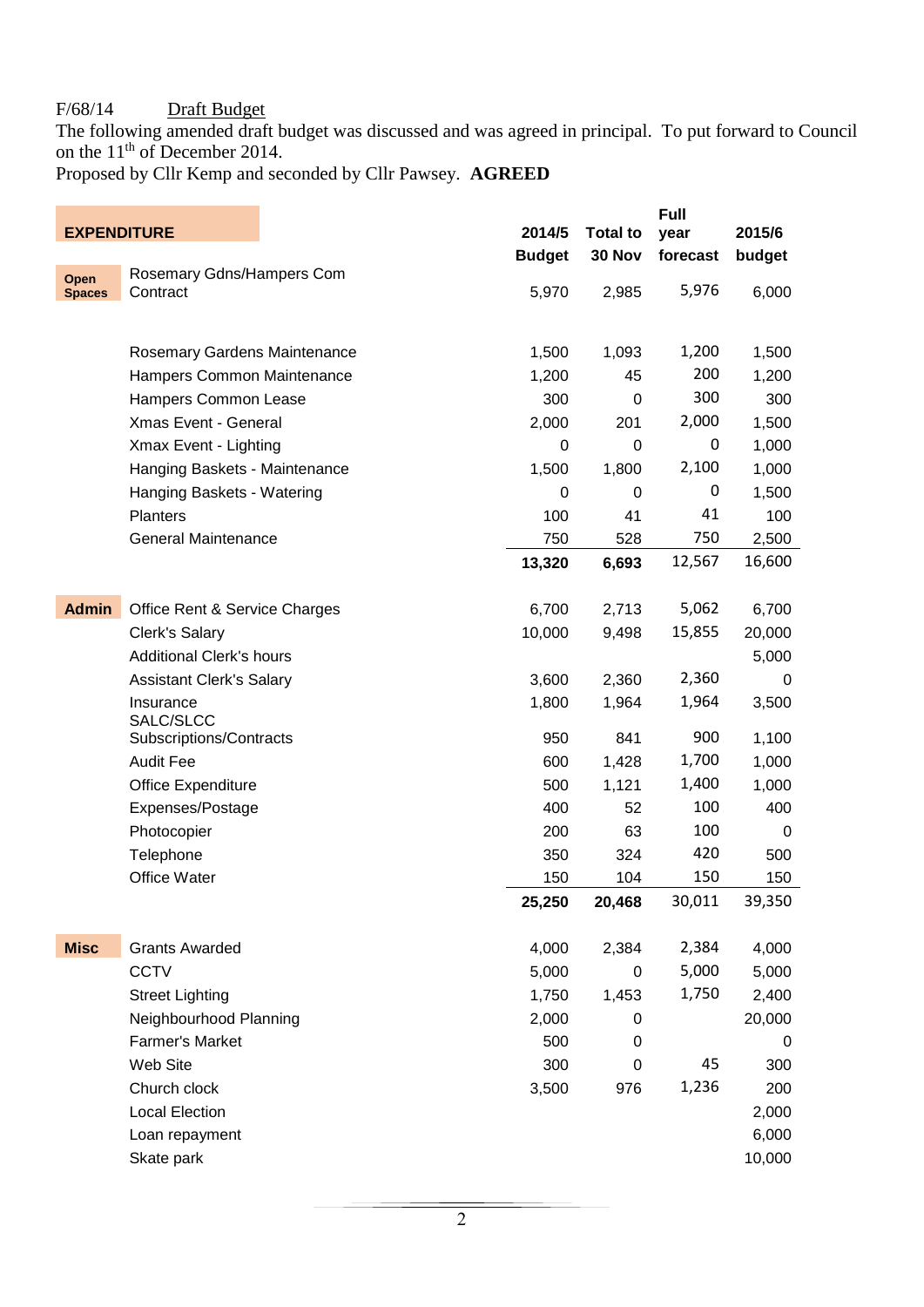|                                  | 63,900 | 38,031 | 62,923 | 119,630 |
|----------------------------------|--------|--------|--------|---------|
|                                  | 4,280  | 2,110  | 4,280  | 4,280   |
| Petworth Pages Distribution      | 480    | 240    | 480    | 480     |
| Petworth Pages Printing/Expenses | 3,800  | 1,870  | 3,800  | 3,800   |
|                                  | 2,000  | 1,097  | 2,100  | 2,000   |
| Allotments Maintenance           | 500    | 0      | 100    | 500     |
| Allotments Lease and Water       | 1,500  | 1,097  | 2,000  | 1,500   |
|                                  | 19,050 | 7,663  | 13,965 | 57,400  |
| Contingency                      | 2,000  | 2,850  | 3,550  | 2,500   |
| Training                         |        |        |        | 2,500   |
| Dog Warden/Dog Bins              |        |        |        | 500     |
| War Memorial                     |        |        |        | 2,000   |

| <b>INCOME</b>                                                               | 2014/5<br><b>Budget</b> | Total to<br>30 Nov       | Full<br>year<br>forecast | 2015/6<br><b>Budget</b>        |
|-----------------------------------------------------------------------------|-------------------------|--------------------------|--------------------------|--------------------------------|
| Precept                                                                     | 57,218                  | 57,218                   | 57,218                   | 111,000                        |
| <b>Hampers Common Hire</b><br>Photocopying<br>Interest<br><b>Xmas Event</b> | 200<br>60<br>20         | 200<br>13<br>14<br>1,045 | 200<br>13<br>20<br>1,500 | 100<br>$\Omega$<br>20<br>1,500 |
| <b>Allotment Rents</b>                                                      | 2,500                   | 1,422                    | 2,500                    | 2,600                          |
| <b>Petworth Pages Adverts</b>                                               | 4,500                   | 1,900                    | 4.500                    | 4,500                          |

| 64,498 | 61,811    | 65,951    | 119,720 |
|--------|-----------|-----------|---------|
|        |           |           |         |
|        |           |           |         |
|        | 3,112     |           |         |
|        | 23,000    |           |         |
|        | 13,300    |           |         |
|        |           |           |         |
|        |           |           |         |
|        | 65,951    |           |         |
|        | 4,858     |           |         |
|        | $-62,923$ |           |         |
|        | $-5,000$  |           |         |
|        | 22,298    |           |         |
|        |           | $-20,000$ |         |